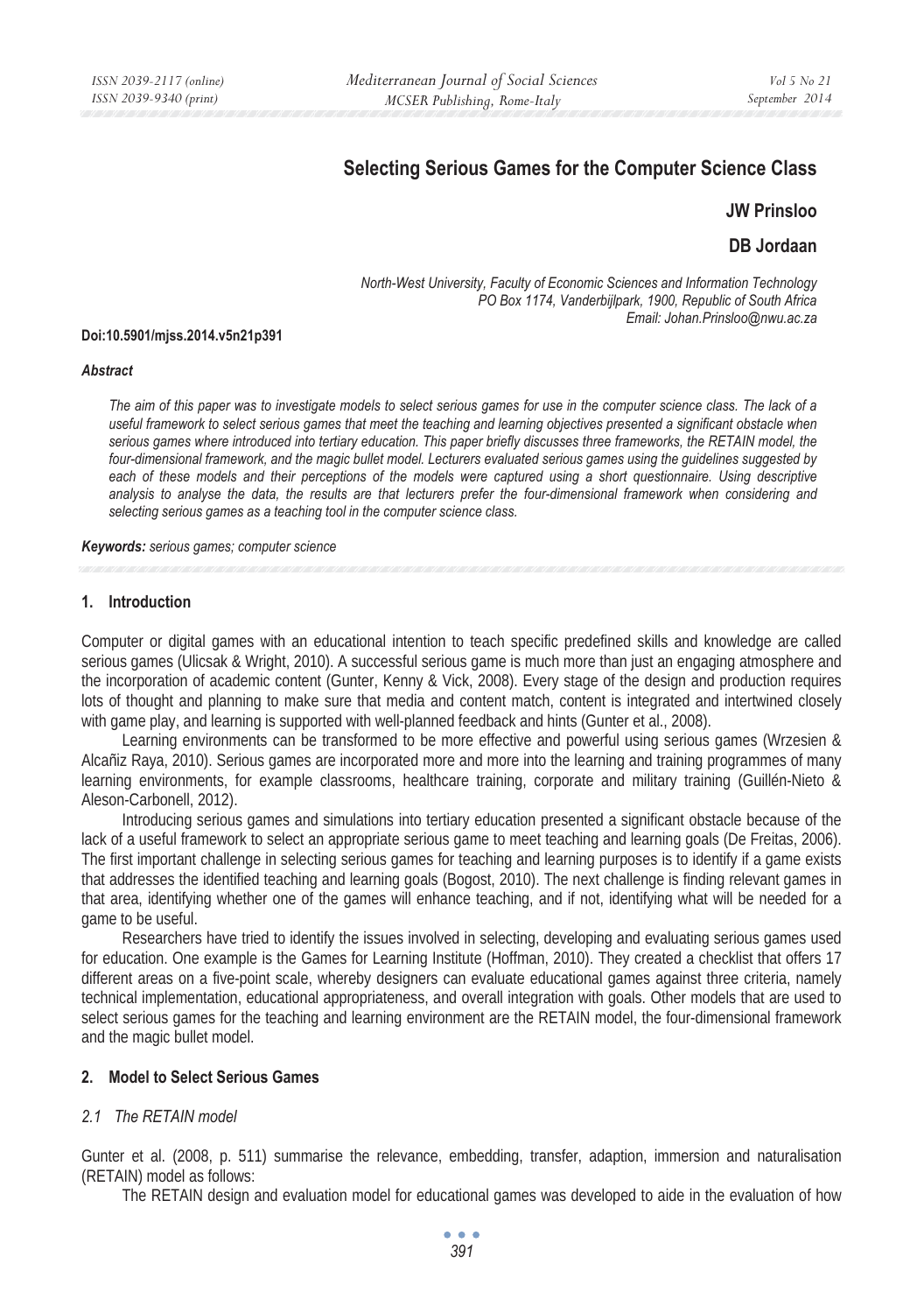| ISSN 2039-2117 (online) | Mediterranean Journal of Social Sciences | Vol 5 No 21    |
|-------------------------|------------------------------------------|----------------|
| ISSN 2039-9340 (print)  | MCSER Publishing, Rome-Italy             | September 2014 |

well academic content is endogenously immersed and embedded within the game's fantasy and story content, promotes transfer of knowledge, and encourages repetitive usage to that content becomes available for use in an automatic way.

Ulicsak and Wright (2010) summarise the purpose of the RETAIN model as a model to support game development and to assess how well educational games contain and incorporate academic content. Once the learning goals have been set, the game designer or lecturer has to consider the six areas of the RETAIN model, briefly summarised by Ulicsak and Wright (2010) as follows:

- Relevance. Materials presented must be relevant to learners' needs and learning style. In addition, instructional units should be relevant to each other, and must link together and become more advanced as the learner's skill increases.
- Embedding. Evaluating how well academic content is embedded in the game's story or fantasy.
- Transfer. Access how knowledge is transferred from previous tasks and scenarios to other areas.
- Adaption. The adaptability created as a consequence of transfer. Adaption refers to learners being forced to change or create new knowledge to deal with something that does not fit existing ideas and understanding.
- Immersion. Judging the learners intellectual investment in the context of the game.
- Naturalisation. To access how well learners develop automated or spontaneous use of information.

The evaluation guidelines in the RETAIN model are represented in a table format (Table 1). The suggested elements are in the table and a bottom-up hierarchy is assumed in which the evaluation of one element builds upon the previous element. Each of these elements can be divided into four levels: 0, 1, 2 and 3, where Level 0 indicates the game design does not meet that aspect, while Level 3 means there is a strong correlation between the game and that specific aspect. For example, naturalisation would be classified as Level 0 if there is little opportunity to use the information already presented again; Level 1 if it does require the player to use the information and encourage him/her to process it more quickly; Level 2 if the player has to make judgements about ideas and materials; and Level 3 if the player can incorporate information from multiple sources and use it spontaneously and habitually. A value system associated with the set of instructions and the evaluation criteria to determine how the proposed designs can be assessed is outlined in Table 1.

| Table 1. Summary of RETAIN rubric (Gunter et al., 2008:524) |  |
|-------------------------------------------------------------|--|
|-------------------------------------------------------------|--|

|                    | <b>CATEGORY 1: Relevance</b>                                                                                                                    |  |  |
|--------------------|-------------------------------------------------------------------------------------------------------------------------------------------------|--|--|
|                    | Explanation: Learning material and its presentation should be relevant to the learner and instructional units must be relevant to<br>each other |  |  |
| Level 0            | Little stimulus for learning                                                                                                                    |  |  |
| evel 1             | Limited educational focus, some irrelevant content                                                                                              |  |  |
| Level 2            | Learning objectives are defined, interest is created                                                                                            |  |  |
| Level 3            | Game is relevant to learners, and challenges or adequate for learning                                                                           |  |  |
|                    | <b>CATEGORY 2: Embedding</b>                                                                                                                    |  |  |
|                    | Explanation: How close the academic content is coupled with the fantasy/story                                                                   |  |  |
| Level 0            | Learning content disrupts play                                                                                                                  |  |  |
| Level 1            | Learning is exogenous to fantasy context (learning is "outside" the fantasy context)                                                            |  |  |
| Level 2            | Includes intellectual challenge and problems                                                                                                    |  |  |
| Level 3            | Content is endogenous to fantasy and fully involves learner                                                                                     |  |  |
|                    | <b>CATEGORY 3: Transfer</b>                                                                                                                     |  |  |
|                    | Explanation: The transfer of knowledge from one level to another                                                                                |  |  |
| Level 0            | No levels of challenge mapped to objectives                                                                                                     |  |  |
| Level 1            | Levels of challenge are too similar, some useful content                                                                                        |  |  |
| Level <sub>2</sub> | Easy progress through levels through active problem solving. Higher level knowledge should be<br>transferable                                   |  |  |
| Level 3            | Authentic real life situations and after action reviews                                                                                         |  |  |
|                    | <b>CATEGORY 4: Adaption</b>                                                                                                                     |  |  |
|                    | Explanation: Refers to learners being forced to change or create new knowledge to deal with something that does not fit existing                |  |  |
|                    | ideas and understanding                                                                                                                         |  |  |
| Level 0            | Fails to engage in interactive, unstructured information                                                                                        |  |  |
| Level 1            | Builds upon existing cognitive structures, engages in cognitive conflict                                                                        |  |  |
| Level 2            | Learners are encouraged to go beyond given information. Old schemas are identified and adapted<br>to new situations                             |  |  |
| Level 3            | Learning becomes an active process that integrates prior knowledge                                                                              |  |  |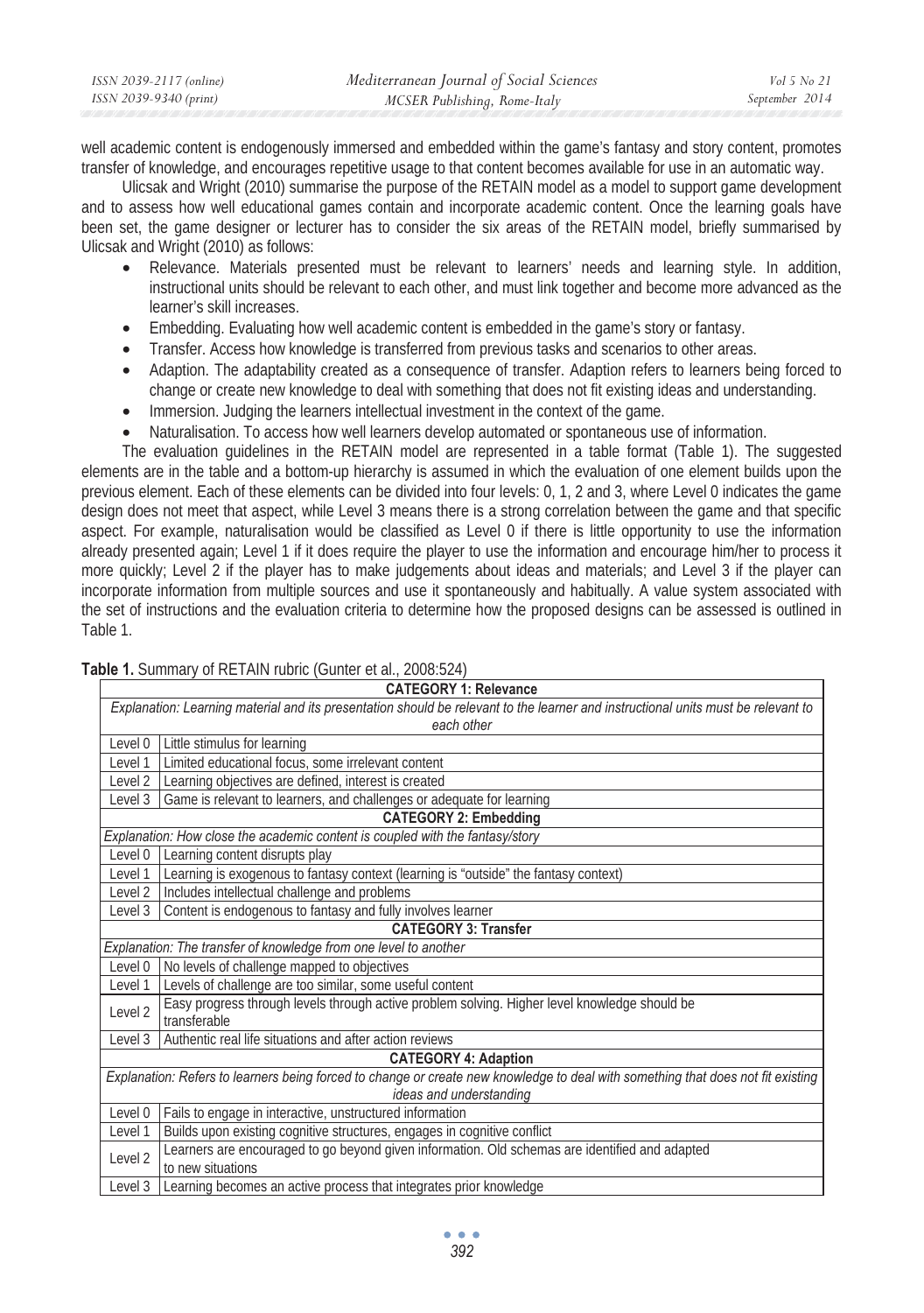| <b>CATEGORY 5: Immersion</b>      |                                                                                                  |  |  |
|-----------------------------------|--------------------------------------------------------------------------------------------------|--|--|
|                                   | Explanation: The learners intellectual investment in the context of the game                     |  |  |
| Level 0                           | No formative feedback, little active participation                                               |  |  |
| Level 1                           | Elements of play are not in sync with learning objectives, players do not feel fully interactive |  |  |
| Level 2                           | Learners are involved cognitively, physically and emotionally                                    |  |  |
| Level 3                           | Favours belief creation and includes opportunities for reciprocal action                         |  |  |
| <b>CATEGORY 6: Naturalisation</b> |                                                                                                  |  |  |
|                                   | Explanation: How well learners develop automated or spontaneous use of information               |  |  |
| Level 0                           | Little opportunity for mastery of facts and skills                                               |  |  |
| Level 1                           | Replay is encouraged to improve speed of processing                                              |  |  |
| Level 2                           | Encourages synthesis of elements and judgments                                                   |  |  |
| Level 3                           | Learners become efficient content users and spontaneously use acquired knowledge                 |  |  |

A twofold weighting system is used in the RETAIN model. The first weighting occurs within the levels next to the aspects. Level 0 implies that the conceptual construct for that element is missing; at Level 1 that conceptual construct is there but very minimal and increases as one move to Levels 2 and 3.

For the second weighting, the aspects are ordered from the least to the most important. These aspects are relevance, immersion, embedding, adaption, transfer and naturalisation. In this case, points are awarded as more proof of that element's construct is present, according to the specifications provided in the specific cell of Table 1. The weighting chart is shown in Table 2.

|                | Order of importance | Level 0 | Level 1 | Level 2 | Level 3 |
|----------------|---------------------|---------|---------|---------|---------|
| Relevance      |                     |         |         |         |         |
| Embedding      |                     |         |         |         |         |
| Transfer       |                     |         |         |         |         |
| Adaptation     |                     |         |         |         |         |
| Immersion      |                     |         |         |         |         |
| Naturalization |                     |         |         |         |         |

## **Table 2. RETAIN weighting chart** (Gunter et al., 2008)

To obtain the weighting of a specific element at a specific level, multiply the level number with that element's order of importance number. For example if a game fulfils Level 0 of adaptation, it is worth zero points (0\*4), Level 1, four points (1\*4), Level 2, eight points (2\*4), and Level 3, 12 points (3\*4). Since relevance is seen as a less essential aspect of serious game design, this would mean if a game fulfilled Level 1 requirements it would be worth one point (1\*1), Level 2, two points (2\*1), and so on.

Each serious game or game design could be assessed using this framework (Ulicsak & Wright, 2010). If a game fulfils Level 3 at all aspects, it would be awarded a maximum of 63 points. Based on these scores, the most appropriate game would be constructed or selected for use.

### *2.2 The four-dimensional framework*

The need by lecturers to understand more about how games are used and selected for educational purposes triggered the design of the four-dimensional framework (De Freitas & Jarvis, 2008). The four-dimensional framework, proposed by De Freitas and Oliver (2006), is a structured analysis designed in the first place to assist the processes to select the correct content and games, and secondly, to find the best way to apply it within the learning context. The fourdimensional framework consists of a set of four interrelated elements, namely context, learner specification, mode of representation and pedagogic considerations. Ulicsak and Wright (2010) summarise these four elements of the fourdimensional framework as follows.

- Context. Context covers where the learning occurs, ranges from the macro level, that is historical, political and economic factors (for example, are you playing because it is a school directive?), to the micro level, that is the lecturer's background and experience, cost of game licenses, etcetera.
- Learner specification. The individual learner or the group requires the lecturer to consider the learners' preferred learning style, previous knowledge, and what methods would best support them given their differing needs.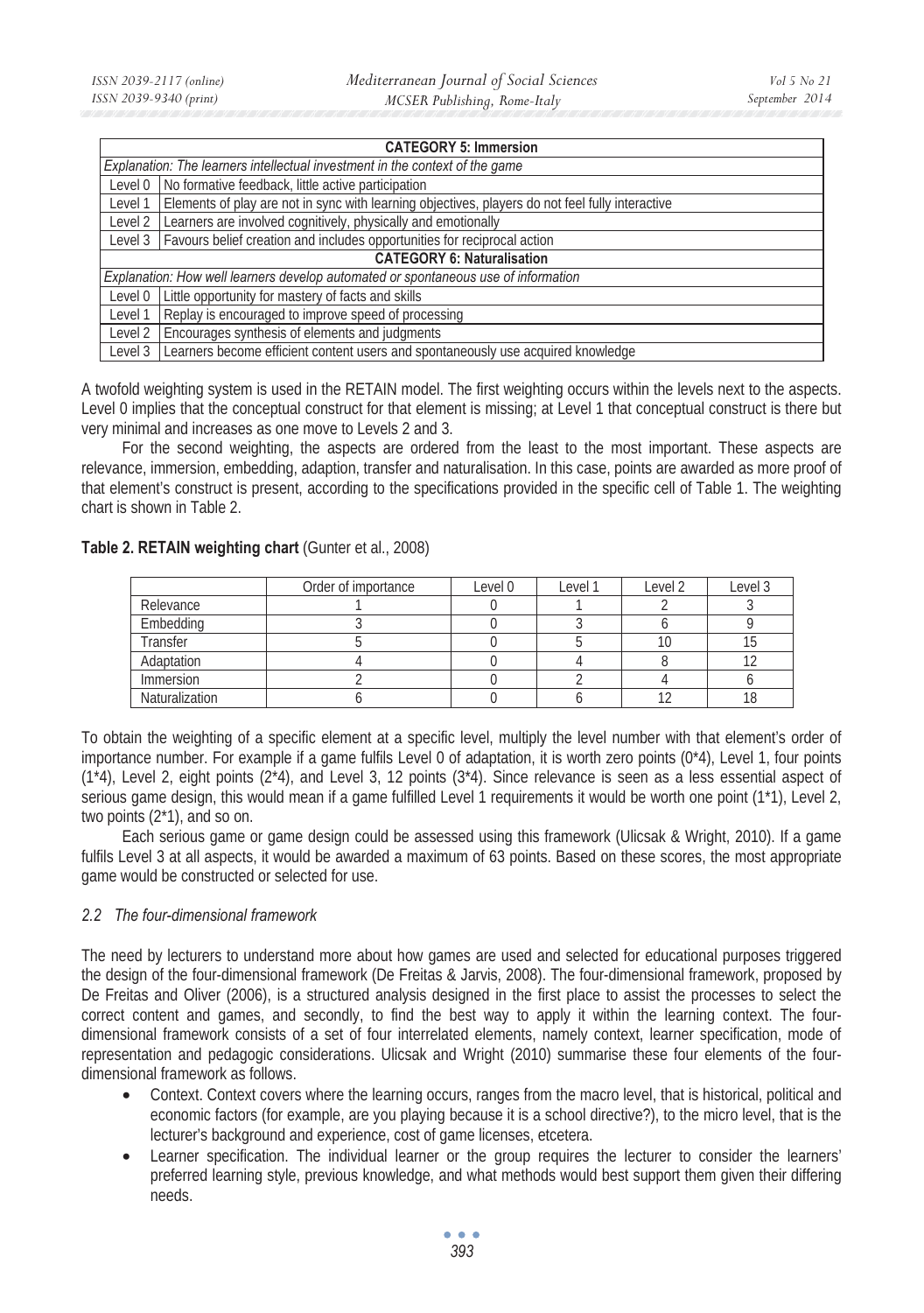| ISSN 2039-2117 (online) | Mediterranean Journal of Social Sciences | Vol 5 No 21    |
|-------------------------|------------------------------------------|----------------|
| ISSN 2039-9340 (print)  | MCSER Publishing, Rome-Italy             | September 2014 |
|                         |                                          |                |

- Mode of representation (how high the levels of fidelity need to be, how interactive the game is, and how immersive the game might be). The representation also covers diegesis (diegesis is a term used frequently in film studies and means the world within the narrative film or the story world), the separation of the immersion aspect with the reflection around the process of playing the game. Most importantly, it highlights the potential of briefing and debriefing to reinforce the learning outcomes.
- Pedagogic principles (for example, associative, cognitive, and situative). Require the lecturer to reflect on the learning models, which enables them to produce appropriate lesson plans.

These elements cannot be considered individually as they are interrelated. An iterative process is followed by addressing a set of checklist questions for each element of the framework. These questions can be very broad, for example What is the context? to very specific, for example What level of fidelity needs to be used to support learning activities and outcomes? Table 3 presents the checklist of questions, as suggested by De Freitas and Oliver (2006). The structure of the questions means they are suited for educational software designers or for those in educational advisory roles. If the questions need to be used directly by a lecturer, they may need refining.

| Content                                                                                                                                                                                                                                                                       | Learner specification                                                                                                                                                                                                                                                                                                                                                     | Pedagogic consideration                                                                                                                                                                                                                                                                                                                                                                                                                                                                   | Mode of representation                                                                                                                                                                                                                                                                                                                                                                                                                     |
|-------------------------------------------------------------------------------------------------------------------------------------------------------------------------------------------------------------------------------------------------------------------------------|---------------------------------------------------------------------------------------------------------------------------------------------------------------------------------------------------------------------------------------------------------------------------------------------------------------------------------------------------------------------------|-------------------------------------------------------------------------------------------------------------------------------------------------------------------------------------------------------------------------------------------------------------------------------------------------------------------------------------------------------------------------------------------------------------------------------------------------------------------------------------------|--------------------------------------------------------------------------------------------------------------------------------------------------------------------------------------------------------------------------------------------------------------------------------------------------------------------------------------------------------------------------------------------------------------------------------------------|
| What is the context for<br>learning? (e.g., school,<br>university, home, a<br>combination of several)<br>Does the context affect<br>learning? (e.g., level of<br>resources, accessibility,<br>technical support)<br>How can links be made<br>between context and<br>practice? | Who is the Learner?<br>What is their background and<br>learning history?<br>What are the learning<br>styles/preferences?<br>Who is the learner group?<br>How can the learner or learner<br>group be best supported?<br>In what ways are the groups<br>working together (e.g., singly,<br>partially in groups) and what<br>collaborative approaches could<br>support this? | Which pedagogic models and<br>approaches are being used?<br>Which pedagogic models and<br>approaches might be most<br>affective?<br>What are the curricula objectives?<br>(list them)<br>What are the learning outcomes?<br>What are the learning activities?<br>How can the learning activities and<br>outcomes be achieved through<br>specially developed software (e.g.,<br>embedding into lesson plans)?<br>How can briefing/debriefing be<br>used to reinforce learning<br>outcomes? | Which software tools or<br>content would best support<br>the learning activities?<br>What level of fidelity needs to<br>be used to support learning<br>activities and outcomes?<br>What level of immersion is<br>needed to support learning<br>outcomes?<br>What level of realism is<br>needed to achieve learning<br>objectives?<br>How can links be made<br>between the world of the<br>game/simulation and<br>reflection upon learning? |

**Table 3.** Checklist for evaluating the use of educational games and simulations (De Freitas & Oliver, 2006)

# *2.3 The magic bullet model*

Becker (2007) developed the instructional ethology methodology intended to analyse videogames for learning in a formal manner. From this, a by-product called the magic bullet model emerged. During gameplay, some learning might occur that was never planned by the designers, and not all learning during gameplay is necessary to win the game. Becker (2012) analysed gameplay logs and realised that all learning that take place can be classified into four broad sets, where learning belongs to at least one of the four sets. The four sets are described briefly as follows:

- Things that can be learnt while playing a game. In this category, learning is not essential to achieve the game's goal. The game design includes specific learning elements as deliberate goals of the game. These learning elements can include learning from all domains (cognitive, psychomotor and affective) and all categories (remembering, understanding, applying, analysing, evaluating and creating (Anderson, Krathwohl & Bloom, 2001).
- Things that must be learnt in order to complete the game. This category consists of only those items that are crucial for winning, or to complete the game. Sometimes it may be necessary to qualify these items with an ifthen statement, as many games allow for more than one way to win or to get to the end of the game.
- Things learned as a result of playing the game, but are not part of the game (collateral learning). This category includes other things that can be learned or an emergent behaviour that is not part of the game and does not have an impact upon the player's success in the game.
- Things learned outside the game that are helpful when the game is played again (external learning). External learning takes place outside the game for instance in fan sites or social events, or where game guides are provided.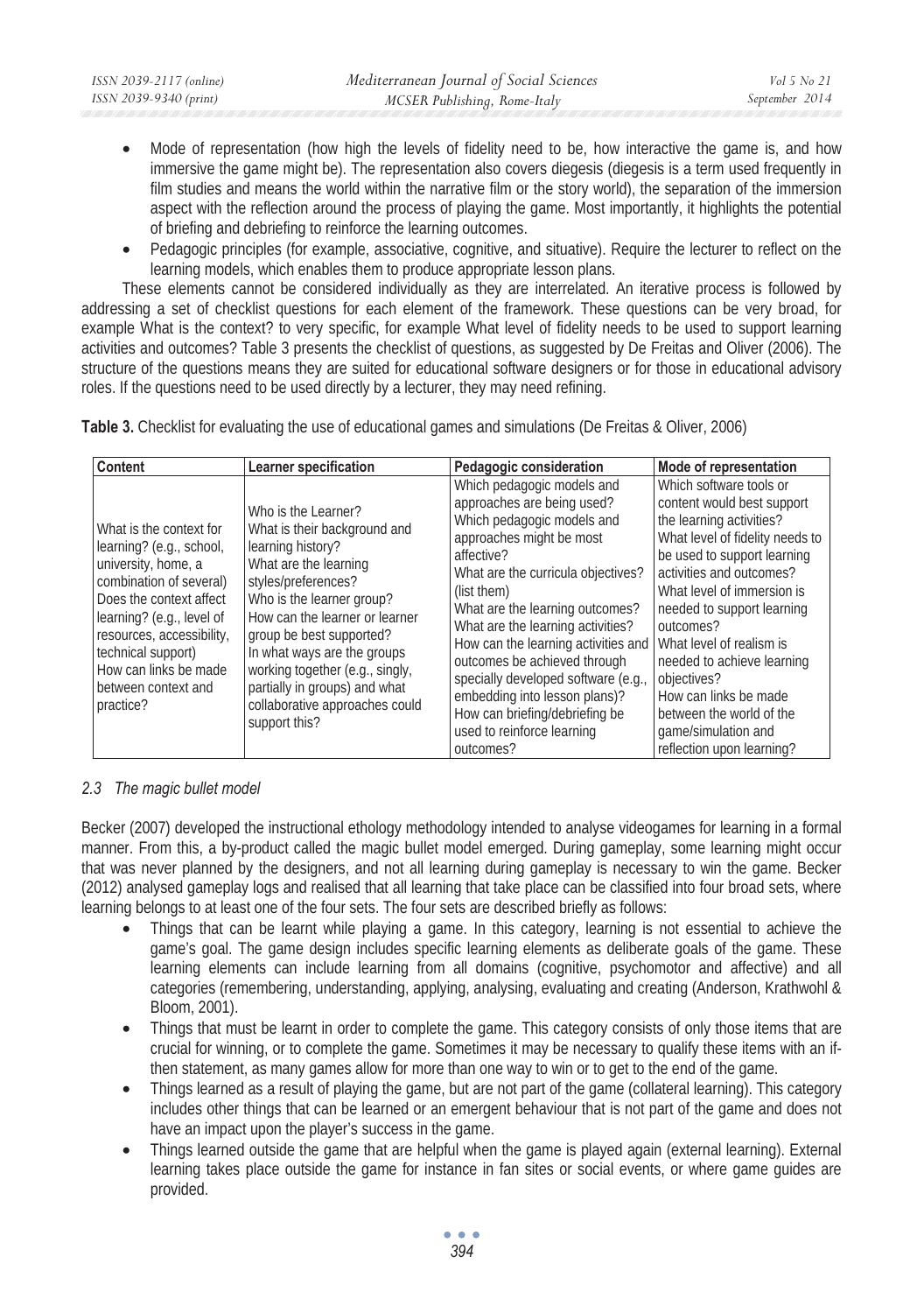

# **Figure 1.** The Magic Bullet (Becker, 2012)

The shape of the image illustrated in Figure 1 inspired the name of this model. Figure 1 depicts what Becker (2012) calls a good-balanced game. What I must learn is completely inside what I can learn, and it is possible that external and collateral learning can also take place. This means that the game provides much more to learn than just what is necessary to meet the goals or complete the game.

# **3. Rationale for the Study**

The potential benefits of serious games as significant teaching tools in education have been explored by many researchers (Gee, 2008; Smith, 2007; Shaffer, 2005; Ulicsak & Wright, 2010), but the use of games in education is still limited (Westera, Nadolski, Hummel & Wopereis, 2008). Harteveld and Bidarra (2007) distinguish between the postindustrial way of learning and thinking as the traditional paradigm and the interactive, entertaining and authentic way of learning and thinking as the gaming paradigm. How this gaming paradigm should be implemented to create an effective learning experience is unclear (Shaffer, Squire, Halverson & Gee, 2005). "Many organisations, including schools and universities, considering the adoption of digital game-based learning don't know where to begin. The sheer variety and depth of the digital game experience makes it difficult to decide on a strategy and approach" (Kadle, 2009:5).

The purpose of this study was to identify a suitable model for selecting serious games for the computer science class. The results may be useful in identifying a model to evaluate and select serious games for use in the computer science class. The results may also indicate whether research should be conducted in developing new models for evaluation of serious games, especially for use in the computer science class.

# **4. Purpose of the Study**

The purpose of this study was to identify a suitable model to select serious games for the computer science class.

# **5. Research Methodology**

A quantitative research approach was followed, and a questionnaire was used to collect data for the study. In addition, an appropriate literature review on models to select serious games as educational aids was conducted.

# *5.1 Sample and procedure*

The sample for the study consists of fifteen computer science lecturers from one university campus in the Gauteng province of South Africa. All the lecturers teach computer science modules in the School of Information Technology at the Vaal Triangle Campus of the North-West University in South Africa. The participants have between two and 30 years teaching experience in computer science.

# *5.2 Research instrument*

From the literature review, a questionnaire was developed to investigate lecturers' preferences towards different models

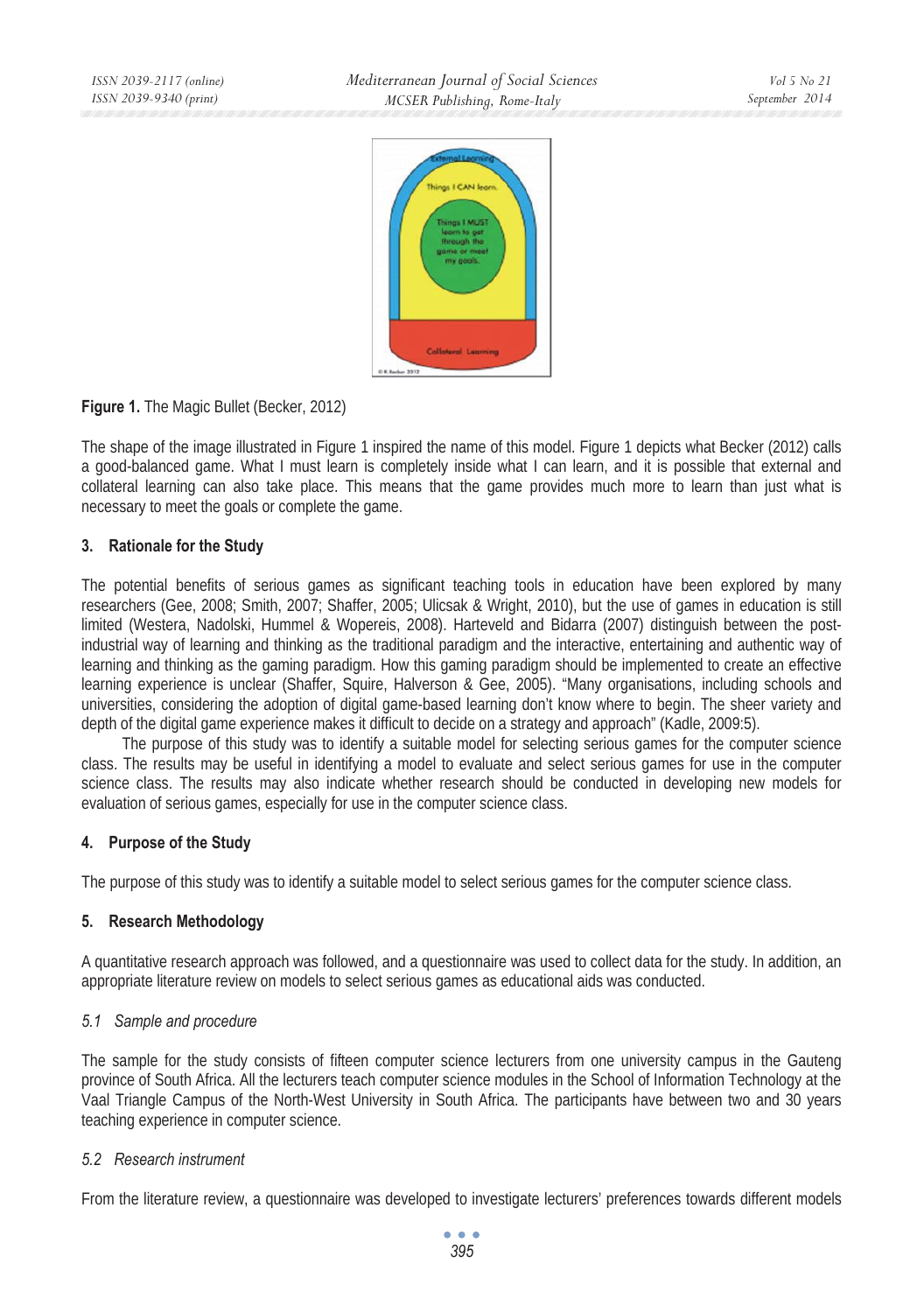| ISSN 2039-2117 (online) | Mediterranean Journal of Social Sciences | Vol 5 No 21    |
|-------------------------|------------------------------------------|----------------|
| ISSN 2039-9340 (print)  | MCSER Publishing, Rome-Italy             | September 2014 |

to select serious games for use in the computer science class. This approach was chosen because questionnaires seemed to be the best option to evaluate participants' perceptions and preferences after they evaluated different models for appropriateness of use in the computer science class. The questionnaire used to collect data during the interviews comprised eight items examining lecturers' perceptions on the appropriateness of three different models used to select serious games for use in the computer science class. Items included aspects of the usefulness of the model, and how well the models address the objectives of the learning module. The perception items were scored on a four-point Likerttype scale with 1=strongly agree and 4=strongly disagree.

#### *5.3 Ethical considerations*

The principal researcher administrated the evaluation process and the questionnaire to the participants personally. Participants were informed of the purpose of the study, that participation was voluntary, and that the data collected from the study would be reported in a summative format. They were assured of anonymity and confidentiality.

### **6. Results**

Six computer science lecturers agreed to take part in this study and data were collected from all of them.

### **7. Discussion**

The analysis of the data revealed the following.

*It was easy for me to understand the model.* Participants were presented with a brief description of each model, which included the main philosophy of the model, the aims of the model, and the layout of the model. With a score of 83 percent for the magic bullet model, 83 percent for the RETAIN model, and 100 percent for the four dimensional model, the participants indicated that all three models were fairly well understood.

*The model is clear and easy to use.* Participants found the RETAIN and the four dimensional models easier to use than the magic bullet model, with overall scores of 83 percent for the RETAIN model and 100 percent for the four dimensional model. The magic bullet model scored only 50 percent.

*I found the model to be useful.* This study aims to identify a model that can be used to select a suitable serious game (or games) to enhance the learning experience in the computer science class. To select the serious game (or games) the selection tool (or model) must be helpful in assisting the lecturer in the selection process. The participants scored the helpfulness of the magic bullet model lower (17%) against the helpfulness of the RETAIN model (83%) and the four dimensional model (83%).

*I* would use this model again if I need to evaluate a game for class use. One way to determine user satisfaction in terms of appropriateness and usefulness of the specific model is to determine whether the user will use the model again in future to evaluate serious games for use in class. In response to this question participants voted in favour of the RETAIN model (67%) and the four dimensional model (67%). The magic bullet model was rated lower with a score of 17 percent.

*I* will suggest the use of this model to colleagues when they need to evaluate games for class use. This question relates to the previous question in the sense that it also evaluates the usefulness of the specific model with the added expectation that the model will be recommended to colleagues when they want to select serious games to enhance the learning experience of learners. In this case, the four dimensional model was rated the highest score of 83 percent while the RETAIN model scored 67 percent and the magic bullet 17 percent.

*This model does not address the needs when it comes to evaluating games for class use.* The main purpose of any model used to select a serious game for use in class is to address the objectives of the learning module in consideration. With a score of 83 percent for the magic bullet model, the majority of participants agreed that this model did not address the requirements to evaluate games for the computer science class. The RETAIN model, with 33 percent, was a better choice, but the four dimensional model, with a score of 17 percent, was voted the best model to address the evaluation criteria for selecting a serious game for the computer science class.

*I found the use of this model to be a waste of time.* This question is linked closely to the previous question and addressed the usefulness of the models. If a model is seen to be useless, it will be evaluated as a waste of time to use the model for selecting serious games. With a score of 67 percent, the majority of the participants indicated that the use of the magic bullet model was a waste of time. The RETAIN model (17%) and the four dimensional model (17%) were not perceived as a waste of time in evaluating a serious game for the computer science class.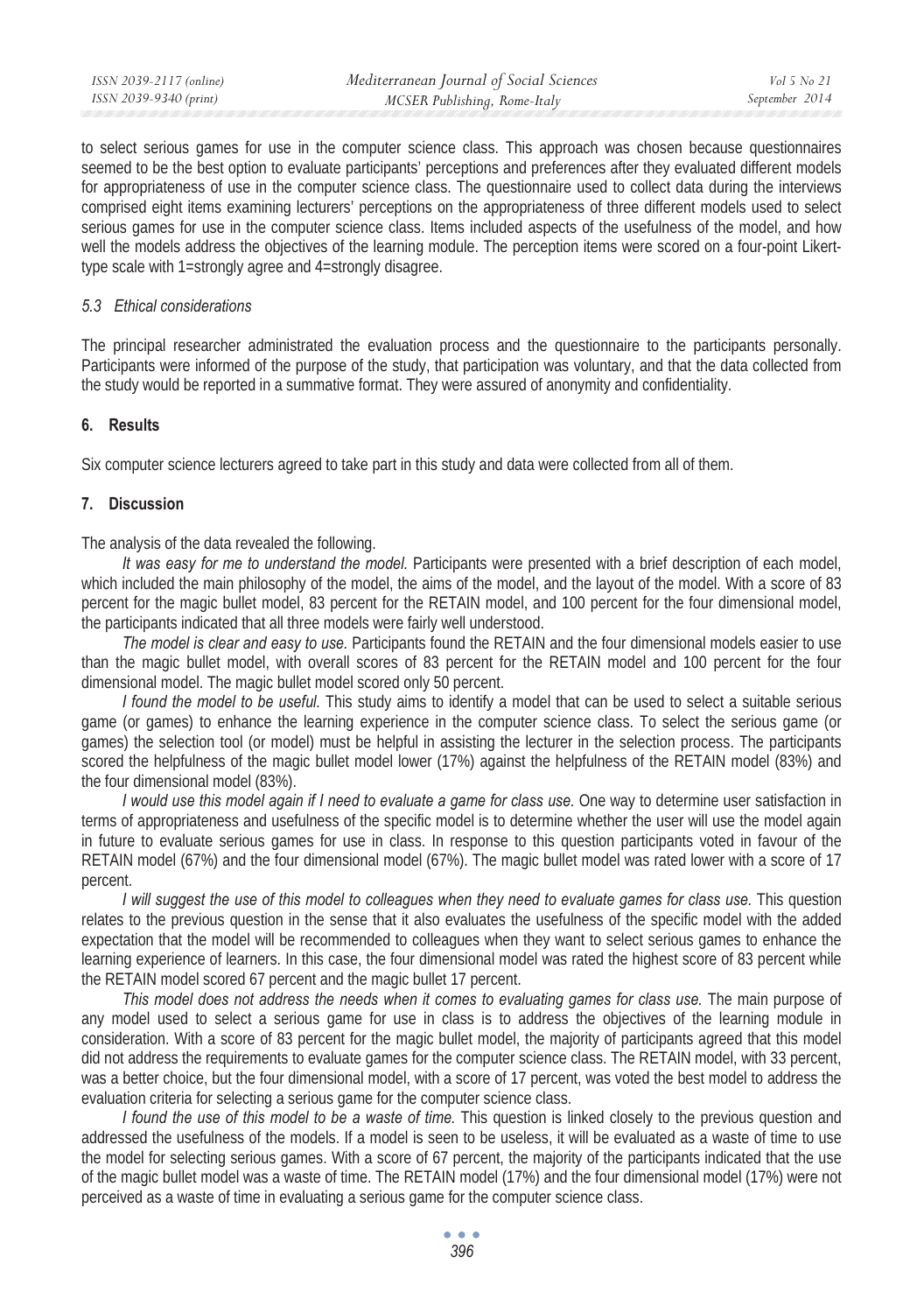| ISSN 2039-2117 (online) | Mediterranean Journal of Social Sciences | Vol 5 No 21    |
|-------------------------|------------------------------------------|----------------|
| ISSN 2039-9340 (print)  | MCSER Publishing, Rome-Italy             | September 2014 |
|                         |                                          |                |

*This model adds any value when evaluating a game.* The main purpose of any model used in selecting serious games to assist learners, and to enhance the learning environment, is to add value to the selection and evaluation process of the serious game. When asked whether the model adds value to the selection process, participants agreed that the four-dimensional model (83%) is far better than the RETAIN model (67%) and the magic bullet model (50%).

### **8. Limitation and Implications for Further Research**

The sampling method is a limitation of this study. The sample was taken from one university campus in one of the nine provinces in South Africa. Generalisation of the results of this study should be exercised with extreme care.

This study was conducted only for the computer science class, and it could be very interesting to compare these results with the results of a similar study in other disciplines. Extending the study to other disciplines, and to other universities in other provinces in South Africa, and comparing the results, may provide a more comprehensive illustration of the suitability of existing models used to select serious games for use in lectures.

### **9. Conclusion**

The purpose of this study was to investigate and identify models to select serious games for use in the computer science class. The study revealed that computer science lecturers, the participants in this study, chose the four dimensional model to select serious games for use in the computer science class. The RETAIN model was the second choice, and the magic bullet the last choice.

### **References**

- Anderson, L. W., Krathwohl, D. R., & Bloom, B. S. (2001). A taxonomy for learning, teaching, and assessing: a revision of Bloom's taxonomy of educational objectives. New York: Longman.
- Becker, K. (2007). Instructional ethology: reverse engineering for serious design of educational games. *FuturePlay,* November, 15-17.
- Becker, K. (2012). A magic bullet for assessing games for learning. Paper presented at the Society for Information Technology & Teacher Education International Conference 2012, Austin, Texas, USA; March 5-9.
- Bogost, I. (2010). Playing political games on the white house and videogames. [Online] Available: www.bogost.com/blog /playing\_political\_games.shtml. (April 14, 2014).
- De Freitas, S., (2006). Learning in immersive worlds: a review of game based learning, JiSC. [Online] Available: www.jisc.ac.uk/ whatwedo/programmes/elearninginnovation/outcomes.aspx
- De Freitas, S., & Oliver, M., (2006). How can exploratory learning with games and simulations within the curriculum be most effectively evaluated? *Computers & Education*, 46(3), 249-264.
- De Freitas, S., & Jarvis, S. (2008). Towards a development approach for serious games.
- Gee, J. P. 2008. Getting over the slump: innovation strategies to promote children's learning, Joan Ganz Cooney Center.
- Guillén-Nieto, V., & Aleson-Carbonell, M. (2012). Serious games and learning effectiveness: the case of it's a deal! *Computers & Education,* 58.
- Gunter, G. A., Kenny, R. F., & Vick, E. H. (2008). *Taking educational games seriously: using the RETAIN model to design endogenous fantasy into standalone educational games*. *Education Tech Research Dev*, 56:511-537.
- Harteveld, C., & Bidarra, R. (2007). Learning with games in a professional environment: a case study of a serious game about levee inspection.
- Hoffman, D. (2010). Game design patterns rubric presnted at GLS 6.0. [Online] Available: http://g4li.org/research?topic=Rubric
- Kadle, A. (2009). Do you need games in your elearning mix? A white paper by Upside Learning Solutions. India: Upside Learning Solutions Pvt. Ltd.
- Shaffer, D. W. (2005). Epistemic games. *Innovate: Journal of Online Education*, 1(6).
- Shaffer, D. W., Squire, K. A., Halverson, R., & Gee, J. P. (2005). Video games and the future of learning. *Phi Delta Kappan*, 87, 104-111.
- Smith, R. (2007). Game impact theory: the five forces that are driving the adoption of game technologies within multiple established industries. Games and Society Yearbook.
- Ulicsak, M. & Wright, M. (2010). Games in education: serious games. A Futurelab literature review. Futurelab. United Kingdom, June. [Online] Available: www.futurelab.org.uk
- Westera, W., Nadolski, R. J., Hummel, H. G. K., & Wopereis, I. G. J. H. (2008). Serious games for higher education: a framework for reducing design complexity. *Journal of Computer Assisted Learning*, 24, 420-432
- Wrzesien, M., & Alcañiz Raya, M. (2010). Learning in serious virtual worlds: evaluation of learning effectiveness and appeal to students in the E-Junior project. Computers & Education, 55.